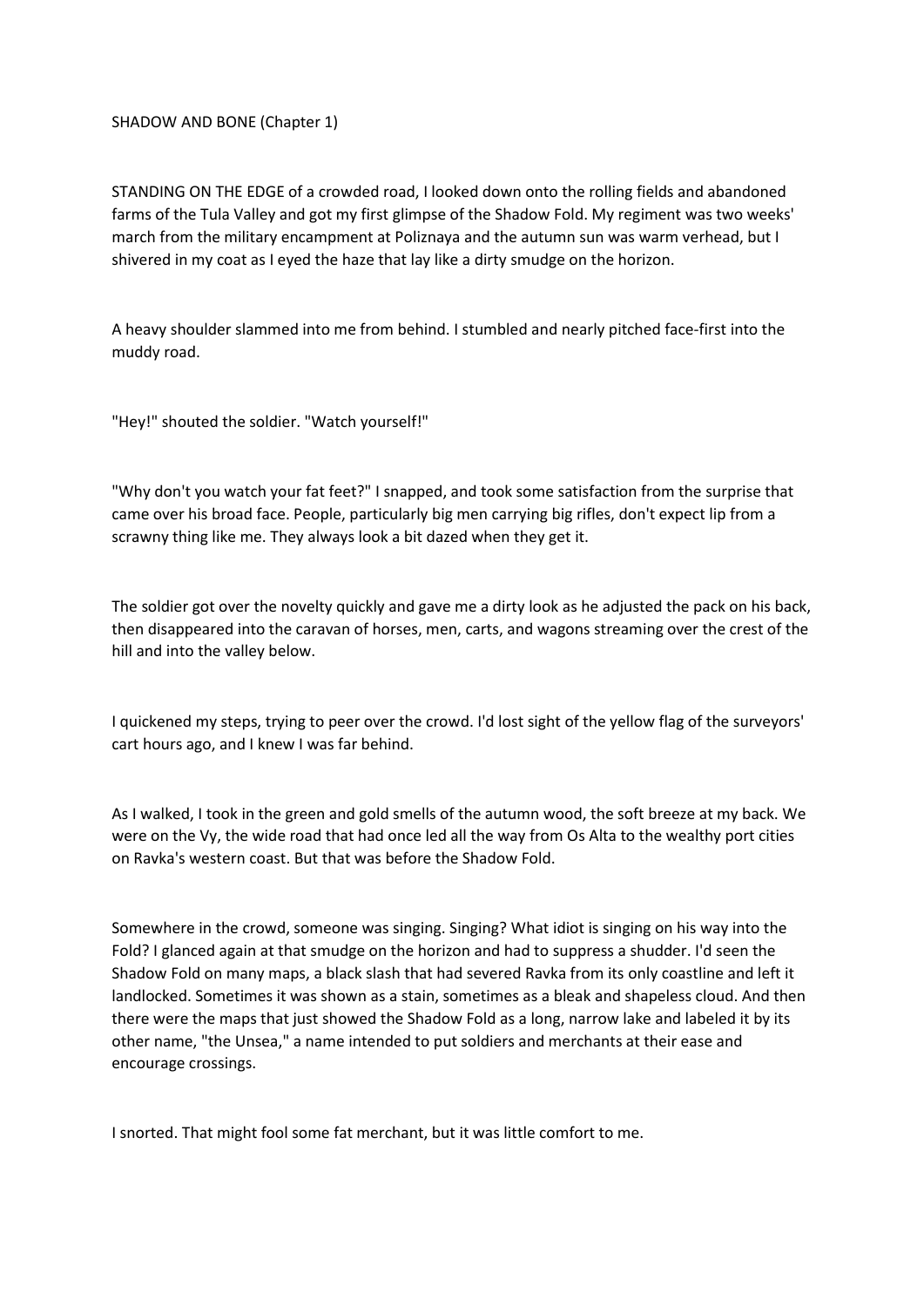I tore my attention from the sinister haze hovering in the distance and looked down onto the ruined farms of the Tula. The valley had once been home to some of Ravka's richest estates. One day it was a place where farmers tended crops and sheep grazed in green fields. The next, a dark slash had appeared on the landscape, a swath of nearly impenetrable darkness that grew with every passing year and crawled with horrors. Where the farmers had gone, their herds, their crops, their homes and families, no one knew.

Stop it, I told myself firmly. You're only making things worse. People have been crossing the Fold for years...usually with massive casualties, but all the same. I took a deep breath to steady myself.

"No fainting in the middle of the road," said a voice close to my ear as a heavy arm landed across my shoulders and gave me a squeeze. I looked up to see Mal's familiar face, a smile in his bright blue eyes as he fell into step beside me. "C'mon," he said. "One foot in front of the other. You know how it's done."

"You're interfering with my plan."

"Oh really?"

"Yes. Faint, get trampled, grievous injuries all around."

"That sounds like a brilliant plan."

"Ah, but if I'm horribly maimed, I won't be able to cross the Fold."

Mal nodded slowly. "I see. I can shove you under a cart if that would help."

"I'll think about it," I grumbled, but I felt my mood lifting all the same. Despite my best efforts, Mal still had that effect on me. And I wasn't the only one. A pretty blond girl strolled by and waved, throwing Mal a flirtatious glance over her shoulder.

"Hey, Ruby," he called. "See you later?"

Ruby giggled and scampered off into the crowd. Mal grinned broadly until he caught my eye roll.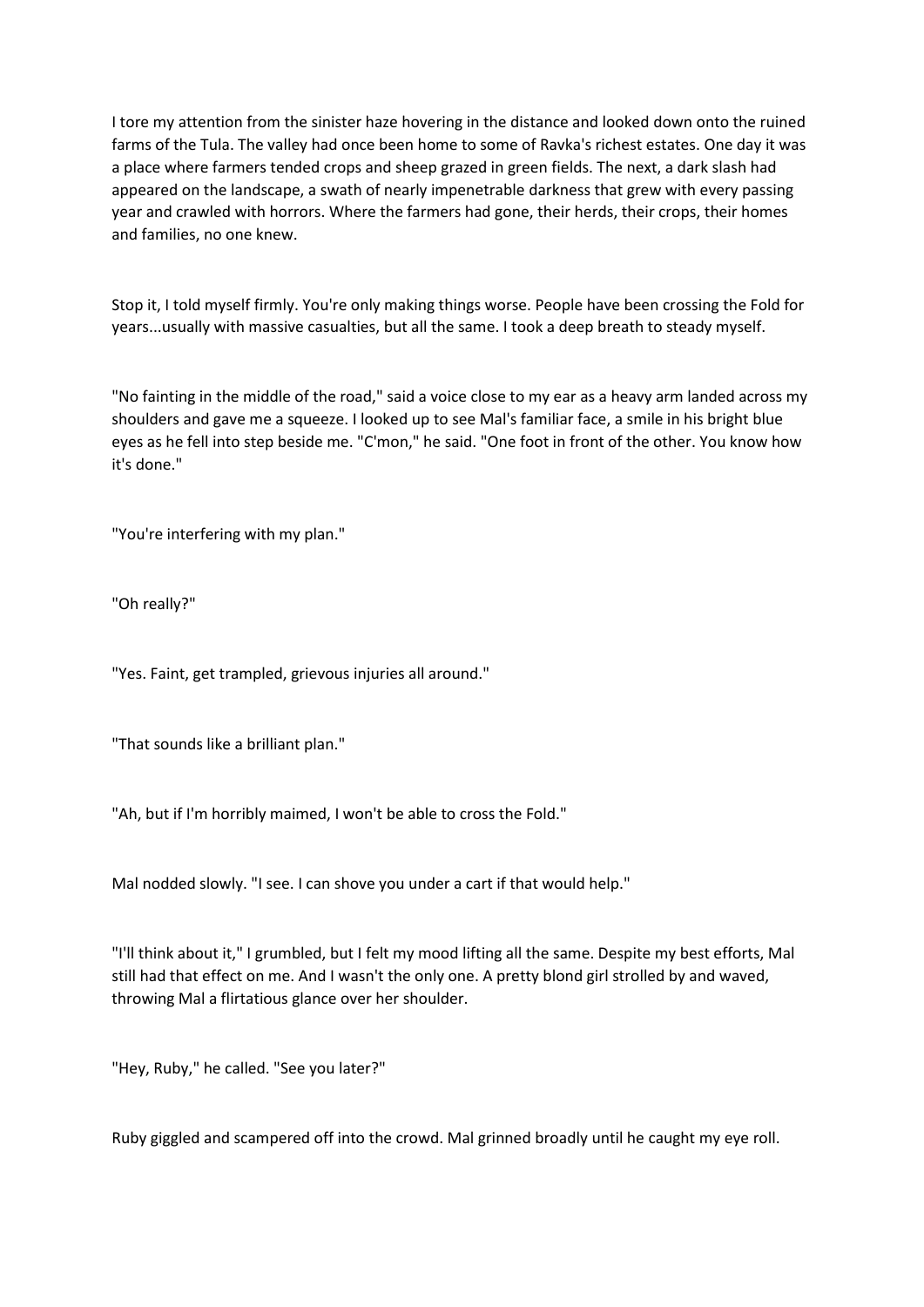"What? I thought you liked Ruby."

"As it happens, we don't have much to talk about," I said drily. I actually had liked Ruby--at first. When Mal and I left the orphanage at Keramzin to train for our military service in Poliznaya, I'd been nervous about meeting new people. But lots of girls had been excited to befriend me, and Ruby had been among the most eager. Those friendships lasted as long as it took me to figure out that their only interest in me lay in my proximity to Mal.

Now I watched him stretch his arms expansively and turn his face up to the autumn sky, looking perfectly content. There was even, I noted with some disgust, a little bounce in his step.

"What is wrong with you?" I whispered furiously.

"Nothing," he said, surprised. "I feel great."

"But how can you be so...so jaunty?"

"Jaunty? I've never been jaunty. I hope never to be jaunty."

"Well, then what's all this?" I asked, waving a hand at him. "You look like you're on your way to a really good dinner instead of possible death and dismemberment."

Mal laughed. "You worry too much. The King's sent a whole group of Grisha pyros to cover the skiffs, and even a few of those creepy Heartrenders. We have our rifles," he said, patting the one on his back. "We'll be fine."

"A rifle won't make much difference if there's a bad attack."

Mal gave me a bemused glance. "What's with you lately? You're even grumpier than usual. And you look terrible."

"Thanks," I groused. "I haven't been sleeping well."

"What else is new?"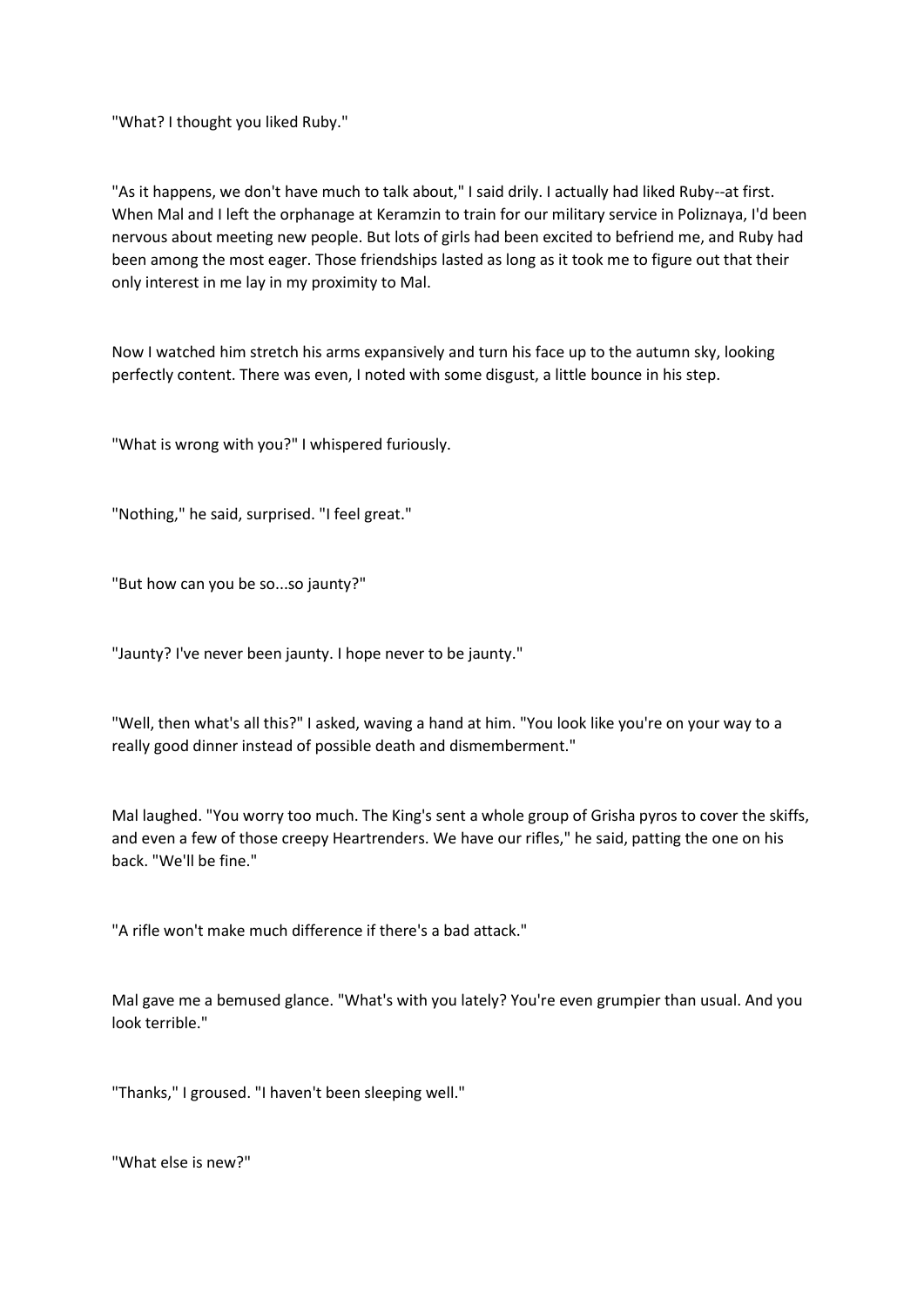He was right, of course. I'd never slept well. But it had been even worse over the last few days. Saints knew I had plenty of good reasons to dread going into the Fold, reasons shared by every member of our regiment who had been unlucky enough to be chosen for the crossing. But there was something else, a deeper feeling of unease that I couldn't quite name.

I glanced at Mal. There had been a time when I could have told him anything. "I just...have this feeling."

"Stop worrying so much. Maybe they'll put Mikhael on the skiff. The volcra will take one look at that big juicy belly of his and leave us alone."

Unbidden, a memory came to me: Mal and I, sitting side by side in a chair in the Duke's library, flipping through the pages of a large leather-bound book. We'd happened on an illustration of a volcra: long, filthy claws; leathery wings; and rows of razor-sharp teeth for feasting on human flesh. They were blind from generations spent living and hunting in the Fold, but legend had it they could smell human blood from miles away. I'd pointed to the page and asked, "What is it holding?"

I could still hear Mal's whisper in my ear. "I think--I think it's a foot." We'd slammed the book shut and run squealing out into the safety of the sunlight....

Without realizing it, I'd stopped walking, frozen in place, unable to shake the memory from my mind. When Mal realized I wasn't with him, he gave a great beleaguered sigh and marched back to me. He rested his hands on my shoulders and gave me a little shake.

"I was kidding. No one's going to eat Mikhael."

"I know," I said, staring down at my boots. "You're hilarious."

"Alina, come on. We'll be fine."

"You can't know that."

"Look at me." I willed myself to raise my eyes to his. "I know you're scared. I am, too. But we're going to do this, and we're going to be fine. We always are. Okay?" He smiled, and my heart gave a very loud thud in my chest.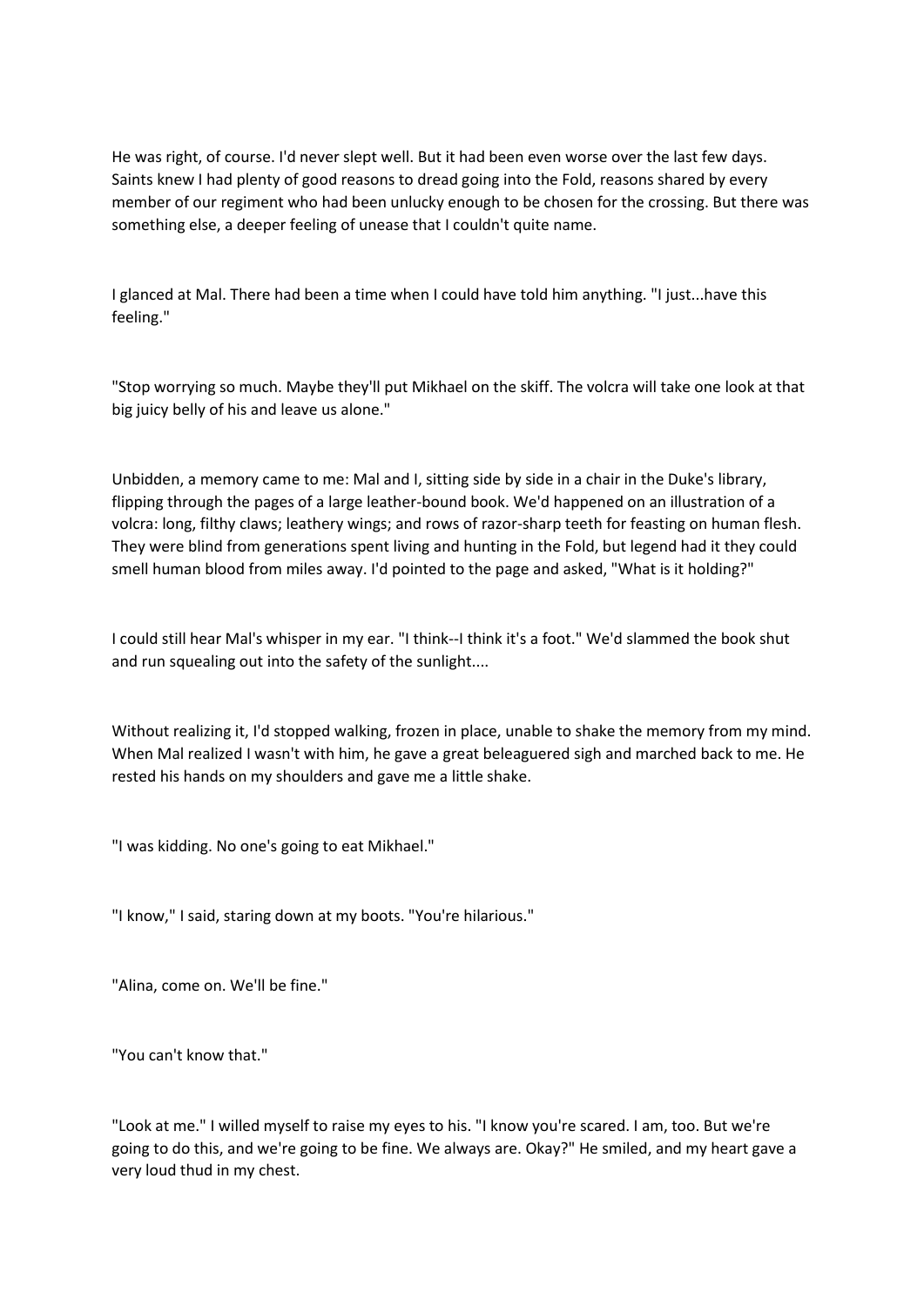I rubbed my thumb over the scar that ran across the palm of my right hand and took a shaky breath. "Okay," I said grudgingly, and I actually felt myself smiling back.

"Madam's spirits have been restored!" Mal shouted. "The sun can once more shine!"

"Oh will you shut up?"

I turned to give him a punch, but before I could, he'd grabbed hold of me and lifted me off my feet. A clatter of hooves and shouts split the air. Mal yanked me to the side of the road just as a huge black coach roared past, scattering people before it as they ran to avoid the pounding hooves of four black horses. Beside the whip-wielding driver perched two soldiers in charcoal coats.

The Darkling. There was no mistaking his black coach or the uniform of his personal guard.

Another coach, this one lacquered red, rumbled past us at a more leisurely pace.

I looked up at Mal, my heart racing from the close call. "Thanks," I whispered. Mal suddenly seemed to realize that he had his arms around me. He let go and hastily stepped back. I brushed the dust from my coat, hoping he wouldn't notice the flush on my cheeks.

A third coach rolled by, lacquered in blue, and a girl leaned out the window. She had curling black hair and wore a hat of silver fox. She scanned the watching crowd and, predictably, her eyes lingered on Mal.

You were just mooning over him, I chided myself. Why shouldn't some gorgeous Grisha do the same?

Her lips curled into a small smile as she held Mal's gaze, watching him over her shoulder until the coach was out of sight. Mal goggled dumbly after her, his mouth slightly open.

"Close your mouth before something flies in," I snapped.

Mal blinked, still looking dazed.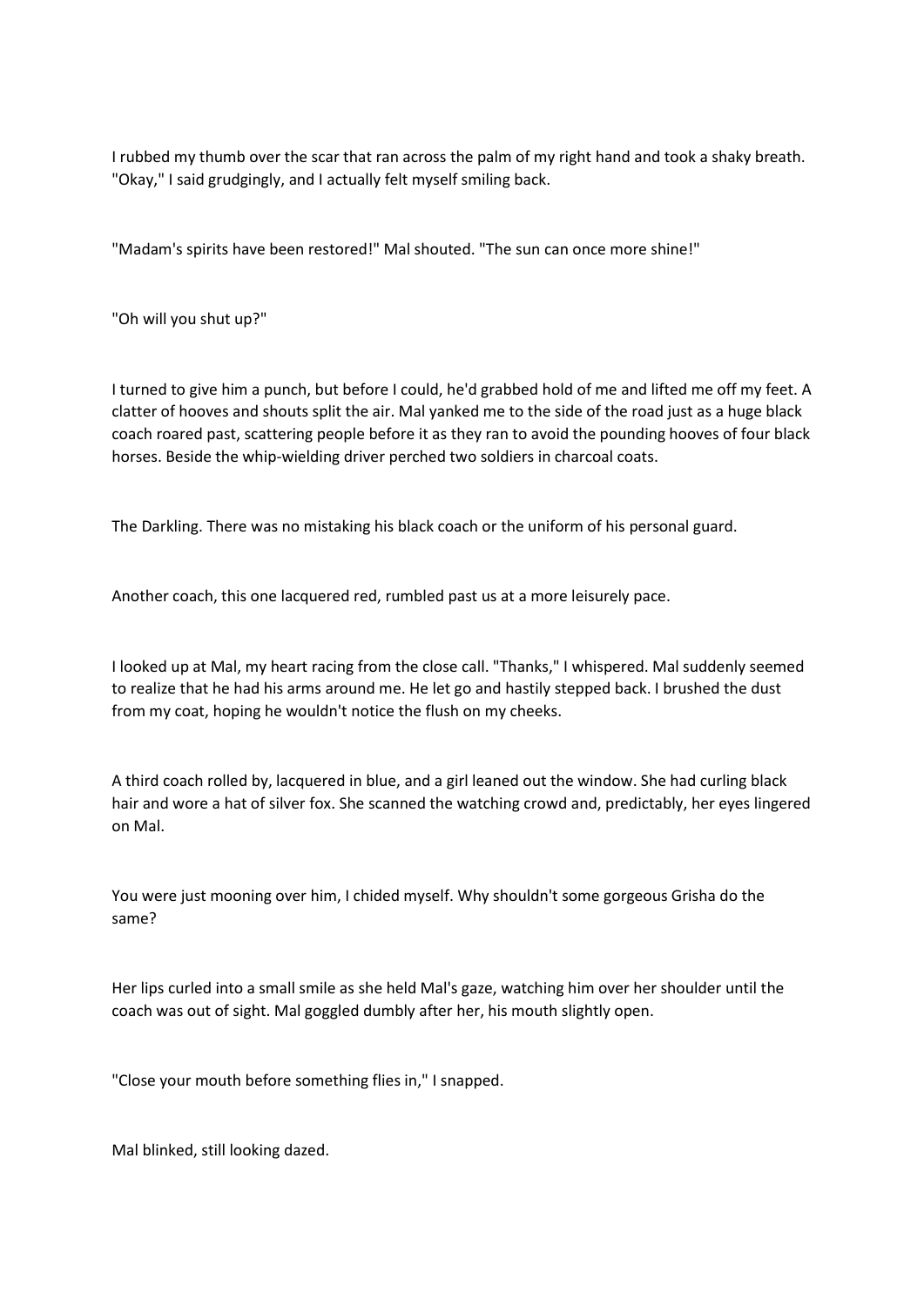"Did you see that?" a voice bellowed. I turned to see Mikhael loping toward us, wearing an almost comical expression of awe. Mikhael was a huge redhead with a wide face and an even wider neck. Behind him, Dubrov, reedy and dark, hurried to catch up. They were both trackers in Mal's unit and never far from his side.

"Of course I saw it," Mal said, his dopey expression evaporating into a cocky grin. I rolled my eyes.

"She looked right at you!" shouted Mikhael, clapping Mal on the back.

Mal gave a casual shrug, but his smile widened. "So she did," he said smugly.

Dubrov shifted nervously. "They say Grisha girls can put spells on you."

I snorted.

Mikhael looked at me as if he hadn't even known I was there. "Hey, Sticks," he said, and gave me a little jab on the arm. I scowled at the nickname, but he had already turned back to Mal. "You know she'll be staying at camp," he said with a leer.

"I hear the Grisha tent's as big as a cathedral," added Dubrov.

"Lots of nice shadowy nooks," said Mikhael, and actually waggled his brows.

Mal whooped. Without sparing me another glance, the three of them strode off, shouting and shoving one another.

"Great seeing you guys," I muttered under my breath. I readjusted the strap of the satchel slung across my shoulders and started back down the road, joining the last few stragglers down the hill and into Kribirsk. I didn't bother to hurry. I'd probably get yelled at when I finally made it to the Documents Tent, but there was nothing I could do about it now.

I rubbed my arm where Mikhael had punched me. Sticks. I hated that name. You didn't call me Sticks when you were drunk on kvas and trying to paw me at the spring bonfire, you miserable oaf, I thought spitefully.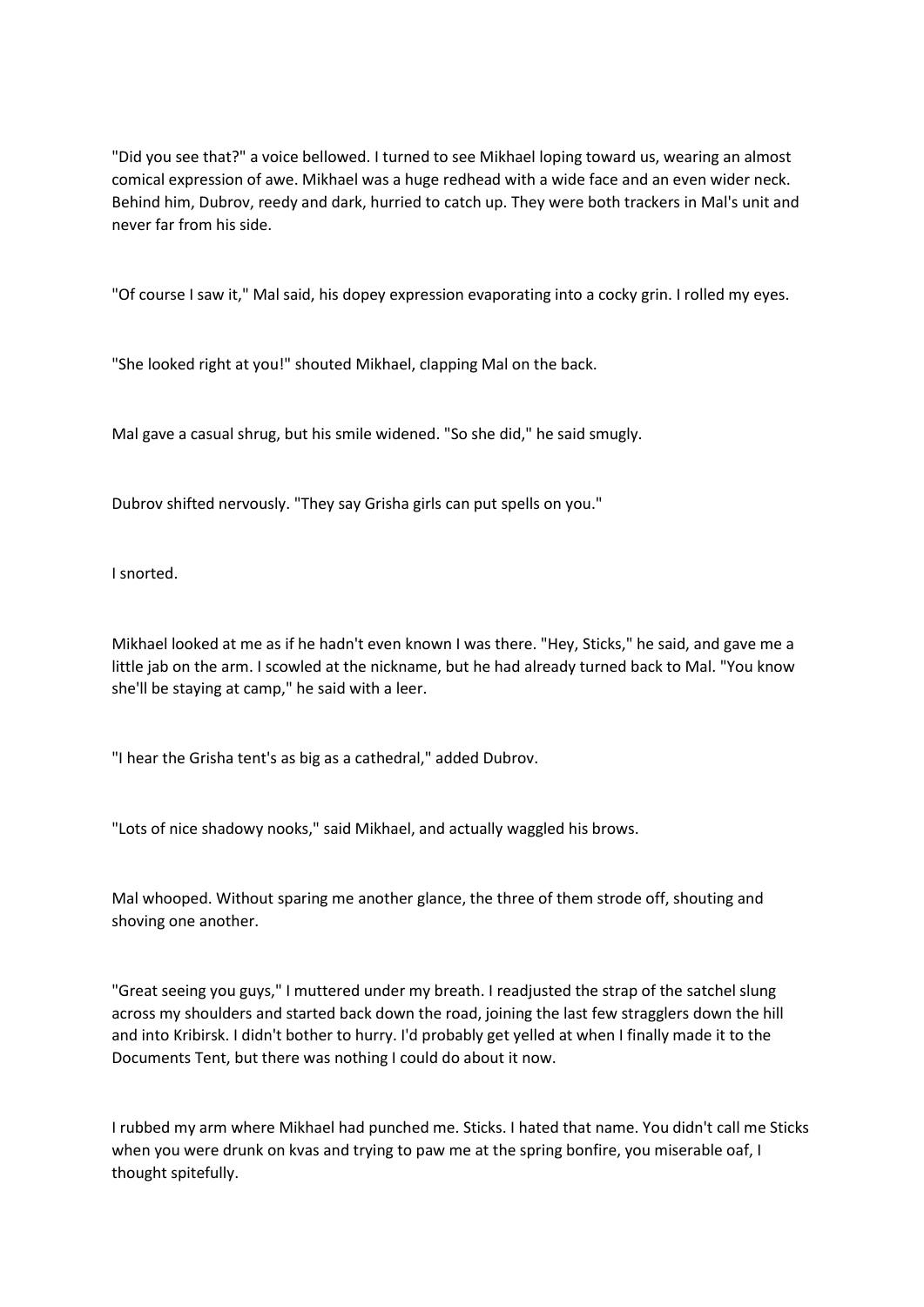Kribirsk wasn't much to look at. According to the Senior Cartographer, it had been a sleepy market town in the days before the Shadow Fold, little more than a dusty main square and an inn for weary travelers on the Vy. But now it had become a kind of ramshackle port city, growing up around a permanent military encampment and the drydocks where the sandskiffs waited to take passengers through the darkness to West Ravka. I passed taverns and pubs and what I was pretty sure were brothels meant to cater to the troops of the King's Army. There were shops selling rifles and crossbows, lamps and torches, all necessary equipment for a trek across the Fold. The little church with its whitewashed walls and gleaming onion domes was in surprisingly good repair. Or maybe not so surprising, I considered. Anyone contemplating a trip across the Shadow Fold would be smart to stop and pray.

I found my way to where the surveyors were billeted, deposited my pack on a cot, and hurried over to the Documents Tent. To my relief, the Senior Cartographer was nowhere in sight, and I was able to slip inside unseen.

Entering the white canvas tent, I felt myself relax for the first time since I'd caught sight of the Fold. The Documents Tent was essentially the same in every camp I'd seen, full of bright light and rows of drafting tables where artists and surveyors bent to their work. After the noise and jostle of the journey, there was something soothing about the crackle of paper, the smell of ink, and the soft scratching of nibs and brushes.

I pulled my sketchbook from my coat pocket and slid onto a workbench beside Alexei, who turned to me and whispered irritably, "Where have you been?"

"Nearly getting trampled by the Darkling's coach," I replied, grabbing a clean piece of paper and flipping through my sketches to try to find a suitable one to copy. Alexei and I were both junior cartographers' assistants and, as part of our training, we had to submit two finished sketches or renderings at the end of every day.

Alexei drew in a sharp breath. "Really? Did you actually see him?"

"Actually, I was too busy trying not to die."

"There are worse ways to go." He caught sight of the sketch of a rocky valley I was about to start copying. "Ugh. Not that one." He flipped through my sketchbook to an elevation of a mountain ridge and tapped it with his finger. "There."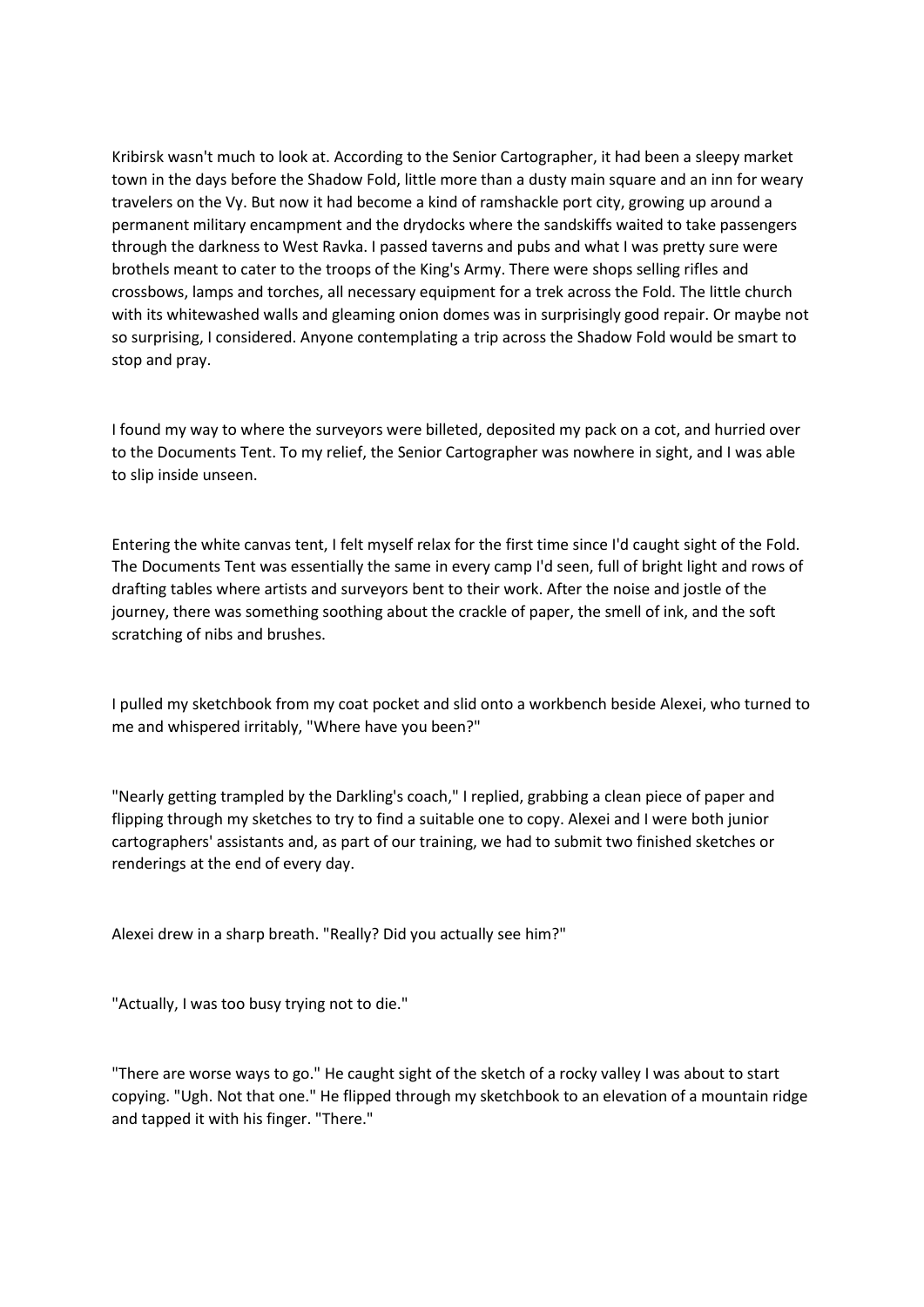I barely had time to put pen to paper before the Senior Cartographer entered the tent and came swooping down the aisle, observing our work as he passed.

"I hope that's the second sketch you're starting, Alina Starkov."

"Yes," I lied. "Yes, it is."

As soon as the Cartographer had passed on, Alexei whispered, "Tell me about the coach."

"I have to finish my sketches."

"Here," he said in exasperation, sliding one of his sketches over to me.

"He'll know it's your work."

"It's not that good. You should be able to pass it off as yours."

"Now there's the Alexei I know and tolerate," I grumbled, but I didn't give back the sketch. Alexei was one of the most talented assistants and he knew it.

Alexei extracted every last detail from me about the three Grisha coaches. I was grateful for the sketch, so I did my best to satisfy his curiosity as I finished up my elevation of the mountain ridge and worked in my thumb measurements of some of the highest peaks.

By the time we were finished, dusk was falling. We handed in our work and walked to the mess tent, where we stood in line for muddy stew ladled out by a sweaty cook and found seats with some of the other surveyors.

I passed the meal in silence, listening to Alexei and the others exchange camp gossip and jittery talk about tomorrow's crossing. Alexei insisted that I retell the story of the Grisha coaches, and it was met by the usual mix of fascination and fear that greeted any mention of the Darkling.

"He's not natural," said Eva, another assistant; she had pretty green eyes that did little to distract from her piglike nose. "None of them are."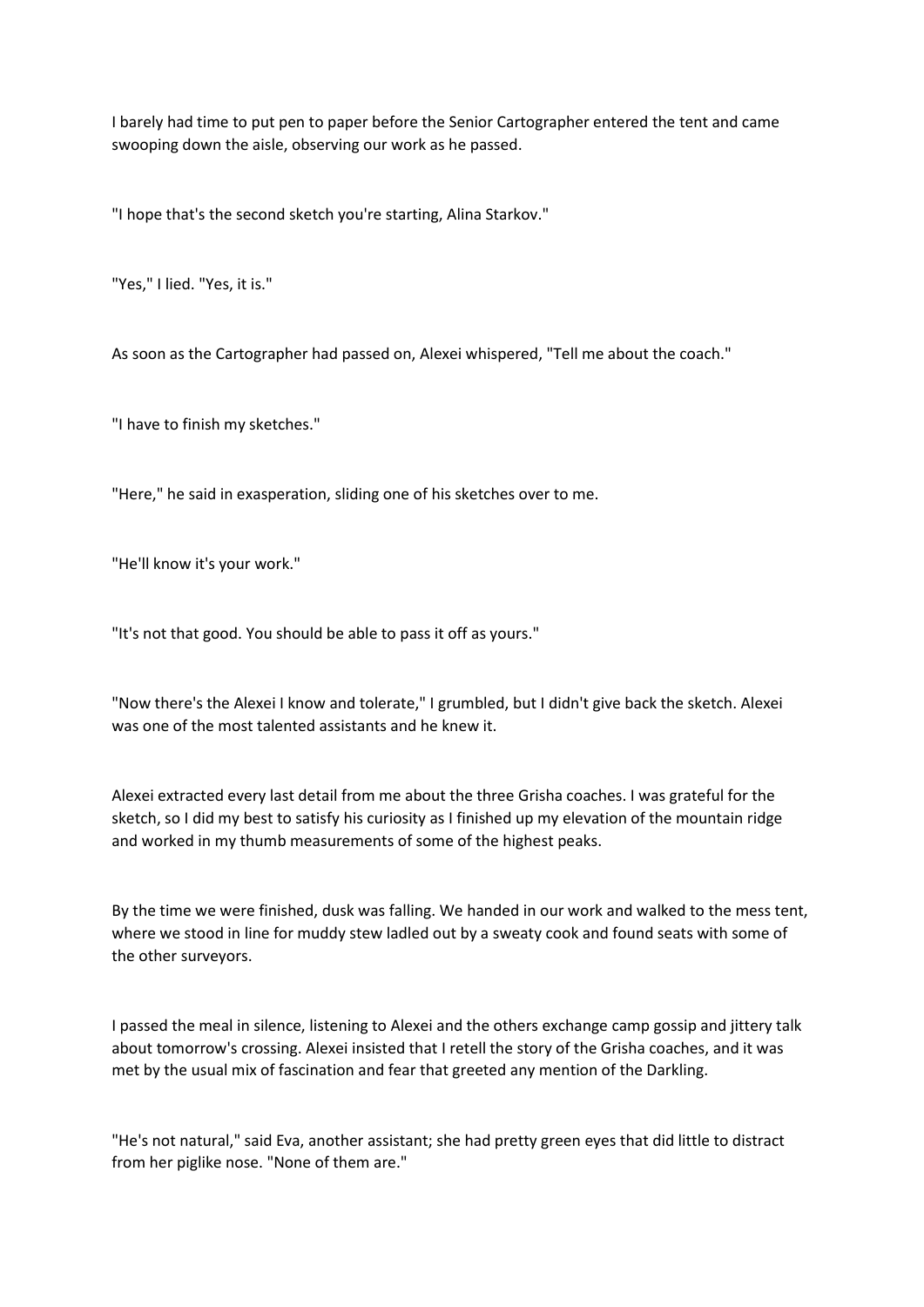Alexei sniffed. "Please spare us your superstition, Eva."

"It was a Darkling who made the Shadow Fold to begin with."

"That was hundreds of years ago!" protested Alexei. "And that Darkling was completely mad."

"This one is just as bad."

"Peasant," Alexei said, and dismissed her with a wave. Eva gave him an affronted look and deliberately turned away from him to talk to her friends.

I stayed quiet. I was more a peasant than Eva, despite her superstitions. It was only by the Duke's charity that I could read and write, but by unspoken agreement, Mal and I avoided mentioning Keramzin.

As if on cue, a raucous burst of laughter pulled me from my thoughts. I looked over my shoulder. Mal was holding court at a rowdy table of trackers.

Alexei followed my glance. "How did you two become friends anyway?"

"We grew up together."

"You don't seem to have much in common."

I shrugged. "I guess it's easy to have a lot in common when you're kids." Like loneliness, and memories of parents we were meant to forget, and the pleasure of escaping chores to play tag in our meadow.

Alexei looked so skeptical that I had to laugh. "He wasn't always the Amazing Mal, expert tracker and seducer of Grisha girls."

Alexei's jaw dropped. "He seduced a Grisha girl?"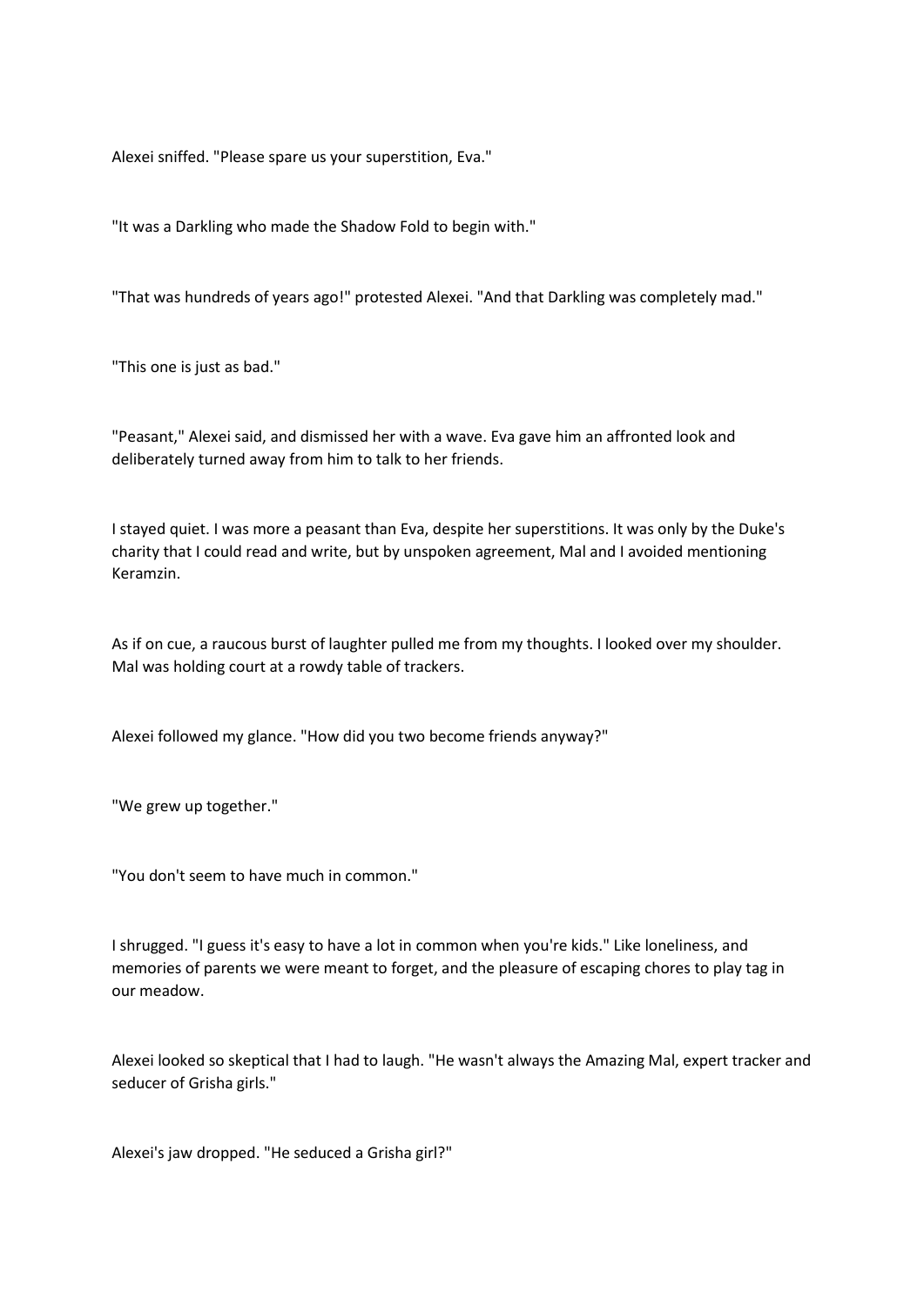"No, but I'm sure he will," I muttered.

"So what was he like?"

"He was short and pudgy and afraid of baths," I said with some satisfaction.

Alexei glanced at Mal. "I guess things change."

I rubbed my thumb over the scar in my palm. "I guess they do."

We cleared our plates and drifted out of the mess tent into the cool night. On the way back to the barracks, we took a detour so that we could walk by the Grisha camp. The Grisha pavilion really was the size of a cathedral, covered in black silk, its blue, red, and purple pennants flying high above. Hidden somewhere behind it were the Darkling's tents, guarded by Corporalki Heartrenders and the Darkling's personal guard.

When Alexei had looked his fill, we wended our way back to our quarters. Alexei got quiet and started cracking his knuckles, and I knew we were both thinking about tomorrow's crossing. Judging by the gloomy mood in the barracks, we weren't alone. Some people were already on their cots, sleeping--or trying to--while others huddled by lamplight, talking in low tones. A few sat clutching their icons, praying to their Saints.

I unfurled my bedroll on a narrow cot, removed my boots, and hung up my coat. Then I wriggled down into the fur-lined blankets and stared up at the roof, waiting for sleep. I stayed that way for a long time, until the lamplights had all been extinguished and the sounds of conversation gave way to soft snores and the rustle of bodies.

Tomorrow, if everything went as planned, we would pass safely through to West Ravka, and I would get my first glimpse of the True Sea. There, Mal and the other trackers would hunt for red wolves and sea foxes and other coveted creatures that could only be found in the west. I would stay with the cartographers in Os Kervo to finish my training and help draft whatever information we managed to glean in the Fold. And then, of course, I'd have to cross the Fold again in order to return home. But it was hard to think that far ahead.

I was still wide awake when I heard it. Tap tap. Pause. Tap. Then again: Tap tap. Pause. Tap.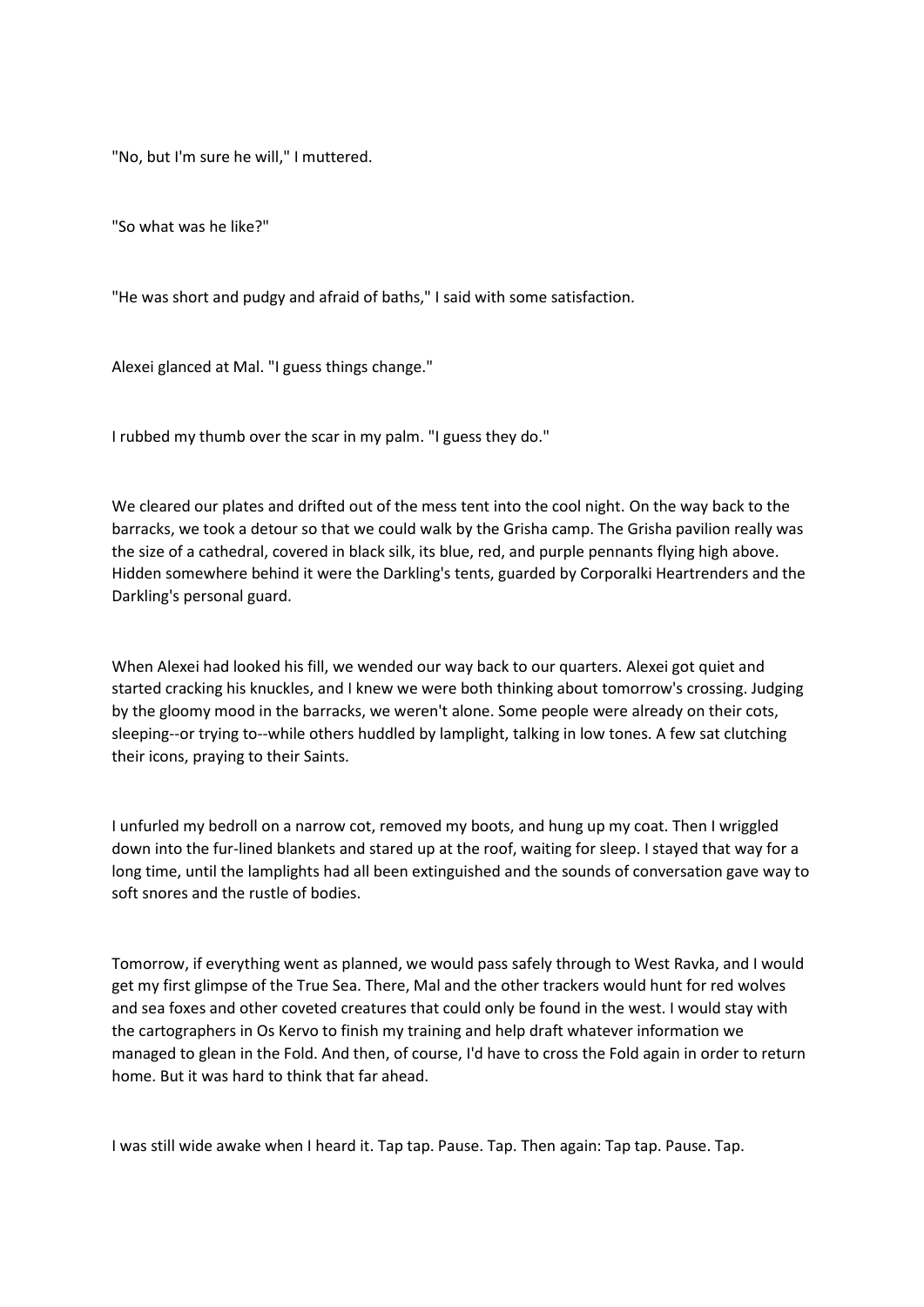"What's going on?" mumbled Alexei drowsily from the cot nearest mine.

"Nothing," I whispered, already slipping out of my bedroll and shoving my feet into my boots.

I grabbed my coat and crept out of the barracks as quietly as I could. As I opened the door I heard a giggle, and a female voice called from somewhere in the dark room, "If it's that tracker, tell him to come inside and keep me warm."

"If he wants to catch tsifil, I'm sure you'll be his first stop," I said sweetly, and slipped out into the night.

The cold air stung my cheeks and I buried my chin in my collar, wishing I'd taken the time to grab my scarf and gloves. Mal was sitting on the rickety steps, his back to me. Beyond him, I could see Mikhael and Dubrov passing a bottle back and forth beneath the glowing lights of the footpath.

I scowled. "Please tell me you didn't just wake me up to inform me that you're going to the Grisha tent. What do you want, advice?"

"You weren't sleeping. You were lying awake worrying."

"Wrong. I was planning how to sneak into the Grisha pavilion and snag myself a cute Corporalnik."

Mal laughed. I hesitated by the door. This was the hardest part of being around him--other than the way he made my heart do clumsy acrobatics. I hated hiding how much the stupid things he did hurt me, but I hated the idea of him finding out even more. I thought about just turning around and going back inside. Instead, I swallowed my jealousy and sat down beside him.

"I hope you brought me something nice," I said. "Alina's Secrets of Seduction do not come cheap."

He grinned. "Can you put it on my tab?"

"I suppose. But only because I know you're good for it."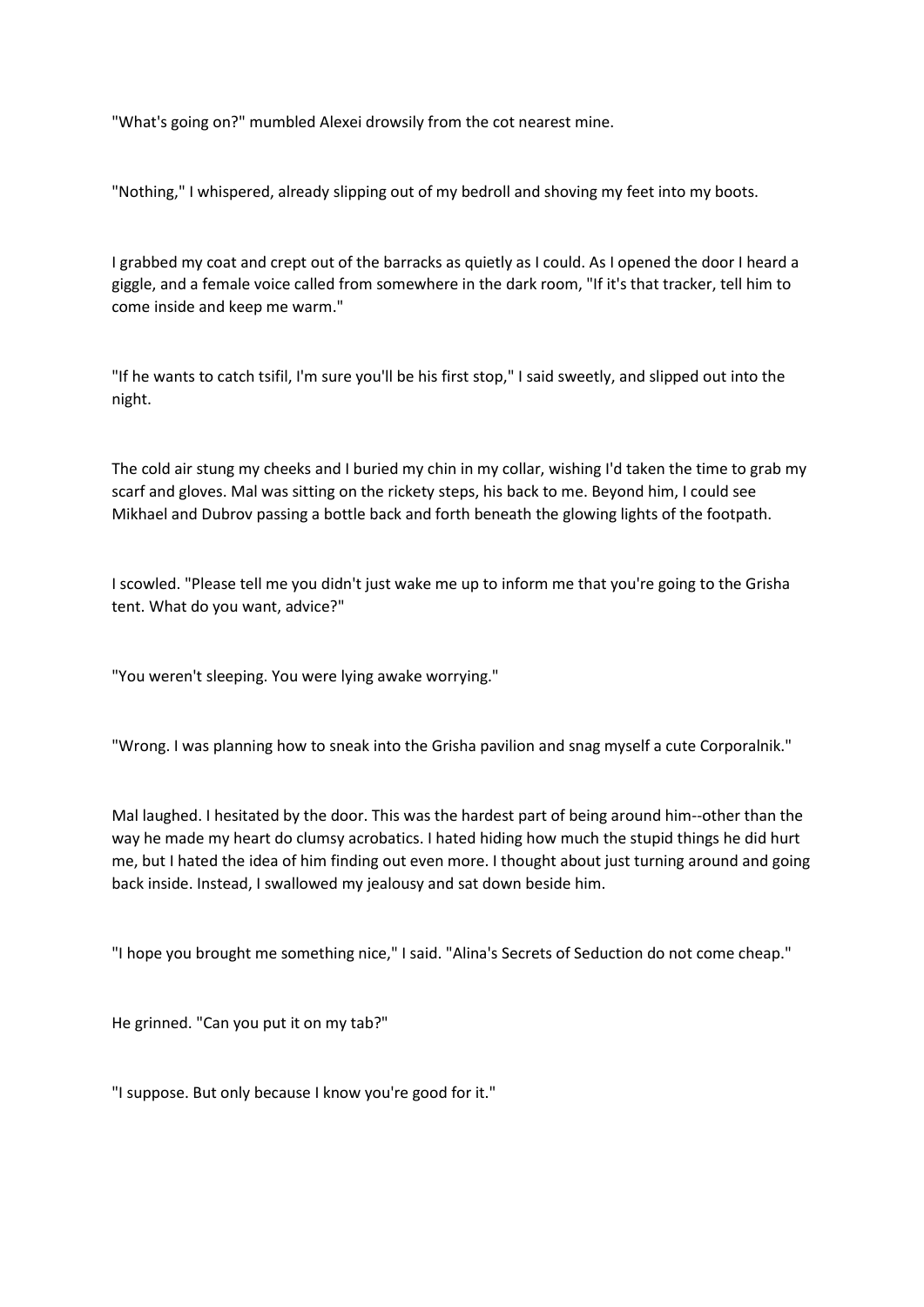I peered into the dark and watched Dubrov take a swig from the bottle and then lurch forward. Mikhael put his arm out to steady him, and the sounds of their laughter floated back to us on the night air.

Mal shook his head and sighed. "He always tries to keep up with Mikhael. He'll probably end up puking on my boots."

"Serves you right," I said. "So what are you doing here?" When we'd first started our military service a year ago, Mal had visited me almost every night. But he hadn't come by in months.

He shrugged. "I don't know. You looked so miserable at dinner."

I was surprised he'd noticed. "Just thinking about the crossing," I said carefully. It wasn't exactly a lie. I was terrified of entering the Fold, and Mal definitely didn't need to know that Alexei and I had been talking about him. "But I'm touched by your concern."

"Hey," he said with a grin, "I worry."

"If you're lucky, a volcra will have me for breakfast tomorrow and then you won't have to fret anymore."

"You know I'd be lost without you."

"You've never been lost in your life," I scoffed. I was the mapmaker, but Mal could find true north blindfolded and standing on his head.

He bumped his shoulder against mine. "You know what I mean."

"Sure," I said. But I didn't. Not really.

We sat in silence, watching our breath make plumes in the cold air.

Mal studied the toes of his boots and said, "I guess I'm nervous, too."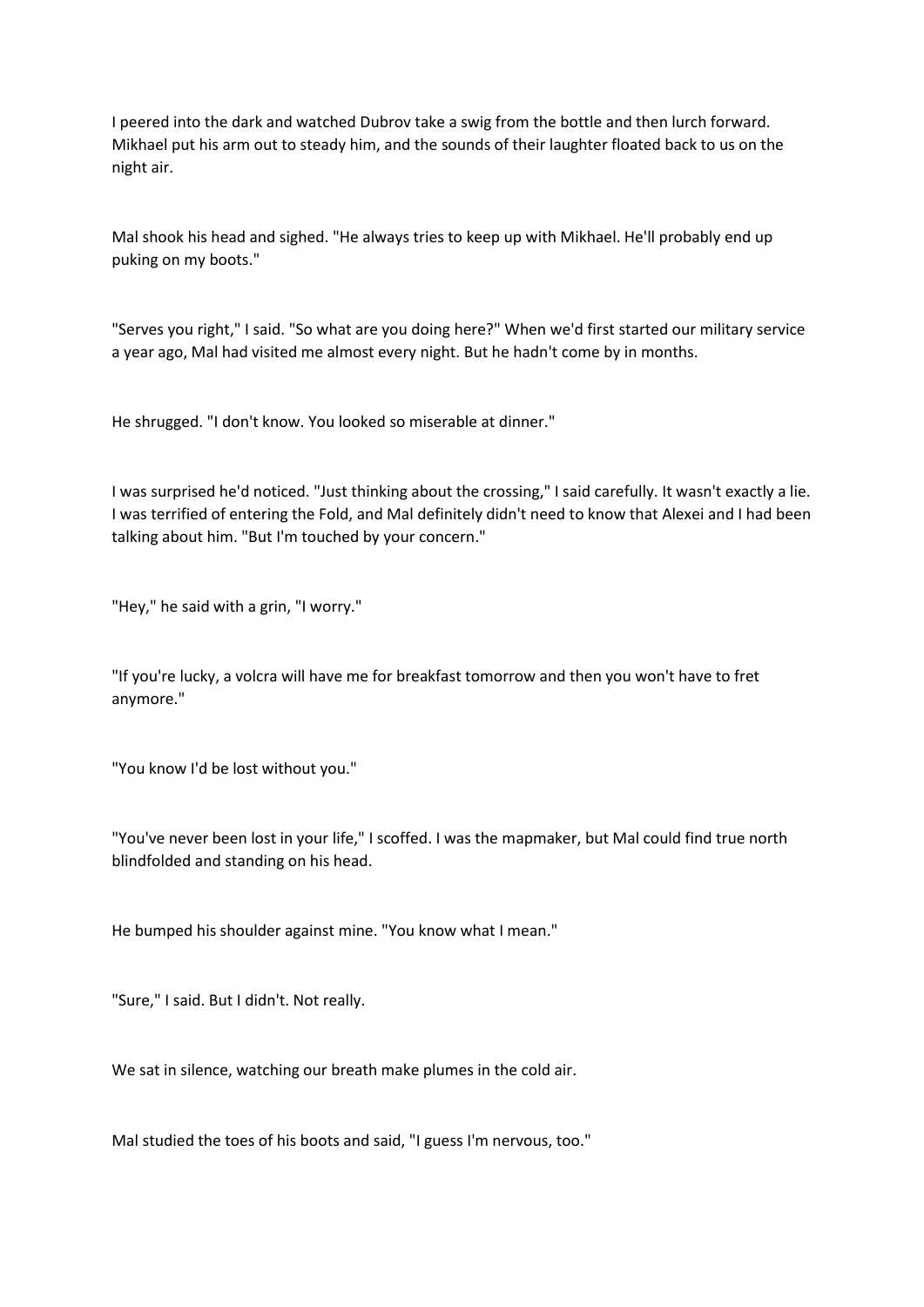I nudged him with my elbow and said with confidence I didn't feel, "If we can take on Ana Kuya, we can handle a few volcra."

"If I remember right, the last time we crossed Ana Kuya, you got your ears boxed and we both ended up mucking out the stables."

I winced. "I'm trying to be reassuring. You could at least pretend I'm succeeding."

"You know the funny thing?" he asked. "I actually miss her sometimes."

I did my best to hide my astonishment. We'd spent more than ten years of our lives in Keramzin, but usually I got the impression that Mal wanted to forget everything about the place, maybe even me. There he'd been another lost refugee, another orphan made to feel grateful for every mouthful of food, every used pair of boots. In the army, he'd carved out a real place for himself where no one needed to know that he'd once been an unwanted little boy.

"Me too," I admitted. "We could write to her."

"Maybe," Mal said.

Suddenly, he reached out and took hold of my hand. I tried to ignore the little jolt that went through me. "This time tomorrow, we'll be sitting in the harbor at Os Kervo, looking out at the ocean and drinking kvas."

I glanced at Dubrov weaving back and forth and smiled. "Is Dubrov buying?"

"Just you and me," Mal said.

"Really?"

"It's always just you and me, Alina."

For a moment, it seemed like it was true. The world was this step, this circle of lamplight, the two of us suspended in the dark.